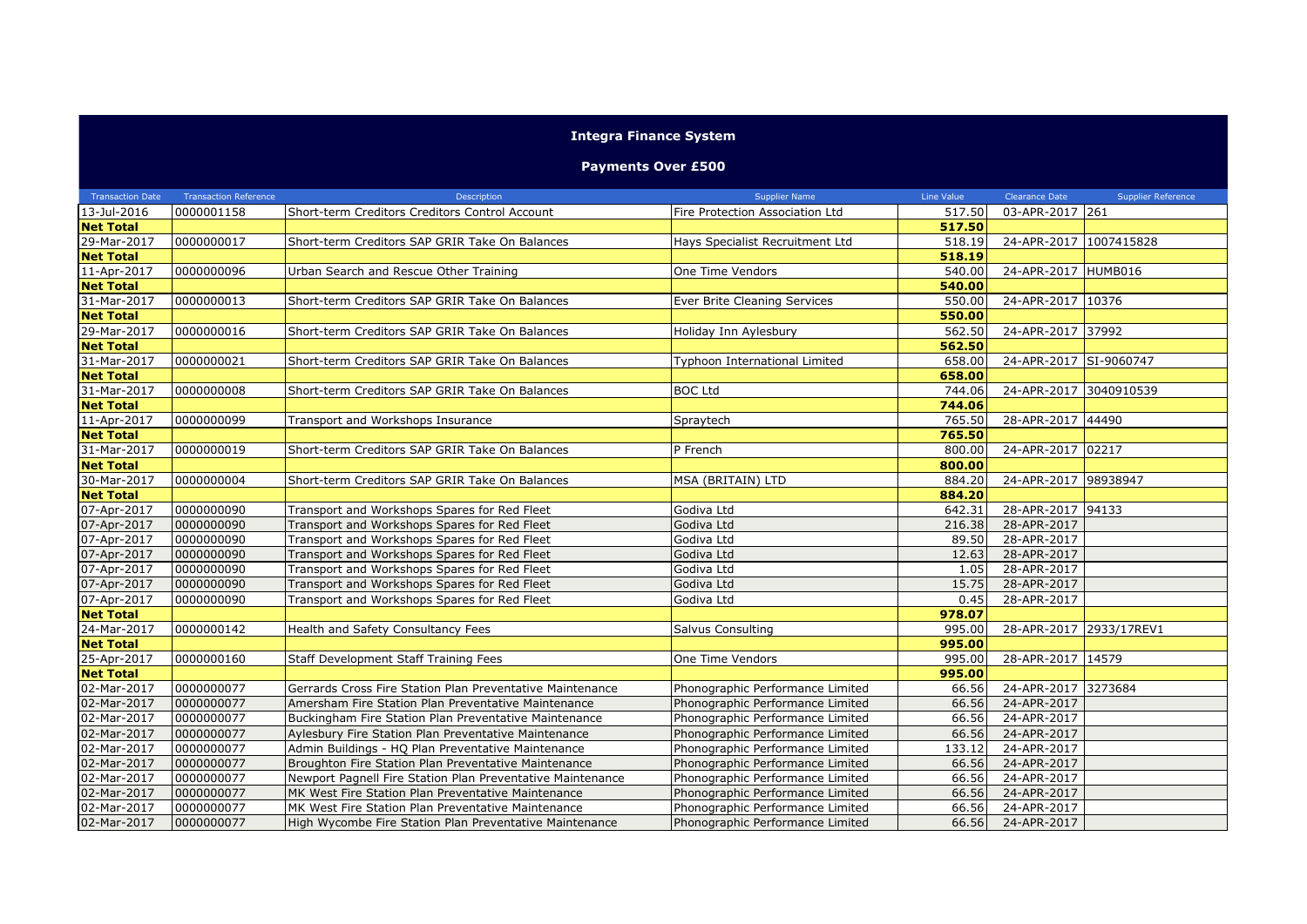| 02-Mar-2017      | 0000000077 | Marlow Fire Station Plan Preventative Maintenance          | Phonographic Performance Limited  | 133.12   | 24-APR-2017             |                             |
|------------------|------------|------------------------------------------------------------|-----------------------------------|----------|-------------------------|-----------------------------|
| 02-Mar-2017      | 0000000077 | Beaconsfield Fire Station Plan Preventative Maintenance    | Phonographic Performance Limited  | 66.56    | 24-APR-2017             |                             |
| 02-Mar-2017      | 0000000077 | Haddenham Fire Station Plan Preventative Maintenance       | Phonographic Performance Limited  | 66.56    | 24-APR-2017             |                             |
| <b>Net Total</b> |            |                                                            |                                   | 998.40   |                         |                             |
| 31-Mar-2017      | 0000000003 | Property Team General Repairs & Maintenance                | <b>Instant Doors</b>              | 1,155.00 | 24-APR-2017 3681        |                             |
| <b>Net Total</b> |            |                                                            |                                   | 1,155.00 |                         |                             |
| 31-Mar-2017      | 0000000112 | Human Resources Finance SLA                                | West Yorkshire Pension Fund       | 1,407.00 | 28-APR-2017 89000052937 |                             |
| <b>Net Total</b> |            |                                                            |                                   | 1,407.00 |                         |                             |
| 20-Apr-2017      | 0000000113 | Staff Development Staff Training Fees                      | <b>Immigration Advise Service</b> | 1,500.00 |                         | 24-APR-2017 14498-2-0/16042 |
| <b>Net Total</b> |            |                                                            |                                   | 1,500.00 |                         |                             |
| 31-Mar-2017      | 0000000014 | Short-term Creditors SAP GRIR Take On Balances             | Ever Brite Cleaning Services      | 1,612.65 | 24-APR-2017 10065       |                             |
| <b>Net Total</b> |            |                                                            |                                   | 1,612.65 |                         |                             |
| 10-Apr-2017      | 0000000100 | Amersham Fire Station Plan Preventative Maintenance        | Calabash Washroom Hygiene Ltd     | 35.00    | 28-APR-2017 13868       |                             |
| 10-Apr-2017      | 0000000100 | Chesham Fire Station Plan Preventative Maintenance         | Calabash Washroom Hygiene Ltd     | 60.00    | 28-APR-2017             |                             |
| 10-Apr-2017      | 0000000100 | Olney Fire Station Plan Preventative Maintenance           | Calabash Washroom Hygiene Ltd     | 50.00    | 28-APR-2017             |                             |
| 10-Apr-2017      | 0000000100 | Buckingham Fire Station Plan Preventative Maintenance      | Calabash Washroom Hygiene Ltd     | 54.00    | 28-APR-2017             |                             |
| 10-Apr-2017      | 0000000100 | Waddesdon Fire Station Plan Preventative Maintenance       | Calabash Washroom Hygiene Ltd     | 30.00    | 28-APR-2017             |                             |
| 10-Apr-2017      | 0000000100 | Aylesbury Fire Station Plan Preventative Maintenance       | Calabash Washroom Hygiene Ltd     | 70.00    | 28-APR-2017             |                             |
| 10-Apr-2017      | 0000000100 | Haddenham Fire Station Plan Preventative Maintenance       | Calabash Washroom Hygiene Ltd     | 60.00    | 28-APR-2017             |                             |
| 10-Apr-2017      | 0000000100 | Princes Risborough Station Plan Preventative Maintenance   | Calabash Washroom Hygiene Ltd     | 30.00    | 28-APR-2017             |                             |
| 10-Apr-2017      | 0000000100 | Beaconsfield Fire Station Plan Preventative Maintenance    | Calabash Washroom Hygiene Ltd     | 70.00    | 28-APR-2017             |                             |
| 10-Apr-2017      | 0000000100 | Beaconsfield Fire Station Plan Preventative Maintenance    | Calabash Washroom Hygiene Ltd     | 105.00   | 28-APR-2017             |                             |
| 10-Apr-2017      | 0000000100 | Great Missenden Fire Station Plan Preventative Maintenance | Calabash Washroom Hygiene Ltd     | 30.00    | 28-APR-2017             |                             |
| 10-Apr-2017      | 0000000100 | Admin Buildings - HQ Plan Preventative Maintenance         | Calabash Washroom Hygiene Ltd     | 400.00   | 28-APR-2017             |                             |
| 10-Apr-2017      | 0000000100 | Broughton Fire Station Plan Preventative Maintenance       | Calabash Washroom Hygiene Ltd     | 162.00   | 28-APR-2017             |                             |
| 10-Apr-2017      | 0000000100 | Newport Pagnell Fire Station Plan Preventative Maintenance | Calabash Washroom Hygiene Ltd     | 54.00    | 28-APR-2017             |                             |
| 10-Apr-2017      | 0000000100 | MK West Fire Station Plan Preventative Maintenance         | Calabash Washroom Hygiene Ltd     | 108.00   | 28-APR-2017             |                             |
| 10-Apr-2017      | 0000000100 | MK West Fire Station Plan Preventative Maintenance         | Calabash Washroom Hygiene Ltd     | 162.00   | 28-APR-2017             |                             |
| 10-Apr-2017      | 0000000100 | Winslow Fire Station Plan Preventative Maintenance         | Calabash Washroom Hygiene Ltd     | 50.00    | 28-APR-2017             |                             |
| 10-Apr-2017      | 0000000100 | Brill Fire Station Plan Preventative Maintenance           | Calabash Washroom Hygiene Ltd     | 30.00    | 28-APR-2017             |                             |
| 10-Apr-2017      | 0000000100 | High Wycombe Fire Station Plan Preventative Maintenance    | Calabash Washroom Hygiene Ltd     | 70.00    | 28-APR-2017             |                             |
| 10-Apr-2017      | 0000000100 | Stokenchurch Fire Station Plan Preventative Maintenance    | Calabash Washroom Hygiene Ltd     | 30.00    | 28-APR-2017             |                             |
| 10-Apr-2017      | 0000000100 | Marlow Fire Station Plan Preventative Maintenance          | Calabash Washroom Hygiene Ltd     | 245.00   | 28-APR-2017             |                             |
| <b>Net Total</b> |            |                                                            |                                   | 1,905.00 |                         |                             |
| 29-Mar-2017      | 0000000018 | Short-term Creditors SAP GRIR Take On Balances             | Hays Specialist Recruitment Ltd   | 2,014.00 | 24-APR-2017 1007415344  |                             |
| <b>Net Total</b> |            |                                                            |                                   | 2,014.00 |                         |                             |
| 06-Apr-2017      | 0020000011 | Short-term Creditors SAP GRIR Take On Balances             | Hays Specialist Recruitment Ltd   | 2,014.00 | 24-APR-2017 1007437809  |                             |
| <b>Net Total</b> |            |                                                            |                                   | 2,014.00 |                         |                             |
| 11-Apr-2017      | 0000000079 | Finance Employment Agency Payments                         | Hays Specialist Recruitment Ltd   | 2,120.00 | 28-APR-2017 1007459470  |                             |
| <b>Net Total</b> |            |                                                            |                                   | 2,120.00 |                         |                             |
| 04-Apr-2017      | 0000000032 | Admin Buildings - HQ Plan Preventative Maintenance         | Performing Right Society Ltd      | 2,144.49 | 28-APR-2017 5139780     |                             |
| <b>Net Total</b> |            |                                                            |                                   | 2,144.49 |                         |                             |
| 28-Mar-2017      | 0020000008 | Short-term Creditors SAP GRIR Take On Balances             | XMA Ltd                           | 2,414.75 | 24-APR-2017 BJ75266     |                             |
| <b>Net Total</b> |            |                                                            |                                   | 2,414.75 |                         |                             |
| 01-Mar-2017      | 0020000005 | Short-term Creditors SAP GRIR Take On Balances             | Daisy Telecoms Ltd                | 2,624.02 | 24-APR-2017 6699763     |                             |
| <b>Net Total</b> |            |                                                            |                                   | 2,624.02 |                         |                             |
| 02-Feb-2017      | 0000000070 | Transport and Workshops Car Leasing                        | JCB FINANCE (LEASING) LTD         | 1,483.20 | 24-APR-2017 00065513    |                             |
| 02-Feb-2017      | 0000000070 | Transport and Workshops Car Leasing                        | <b>JCB FINANCE (LEASING) LTD</b>  | 1,483.20 | 24-APR-2017             |                             |
| <b>Net Total</b> |            |                                                            |                                   | 2,966.40 |                         |                             |
| 24-Feb-2017      | 0000000147 | <b>Finance Consultancy Fees</b>                            | <b>BDO LLP</b>                    | 3,000.00 | 28-APR-2017 1585434     |                             |